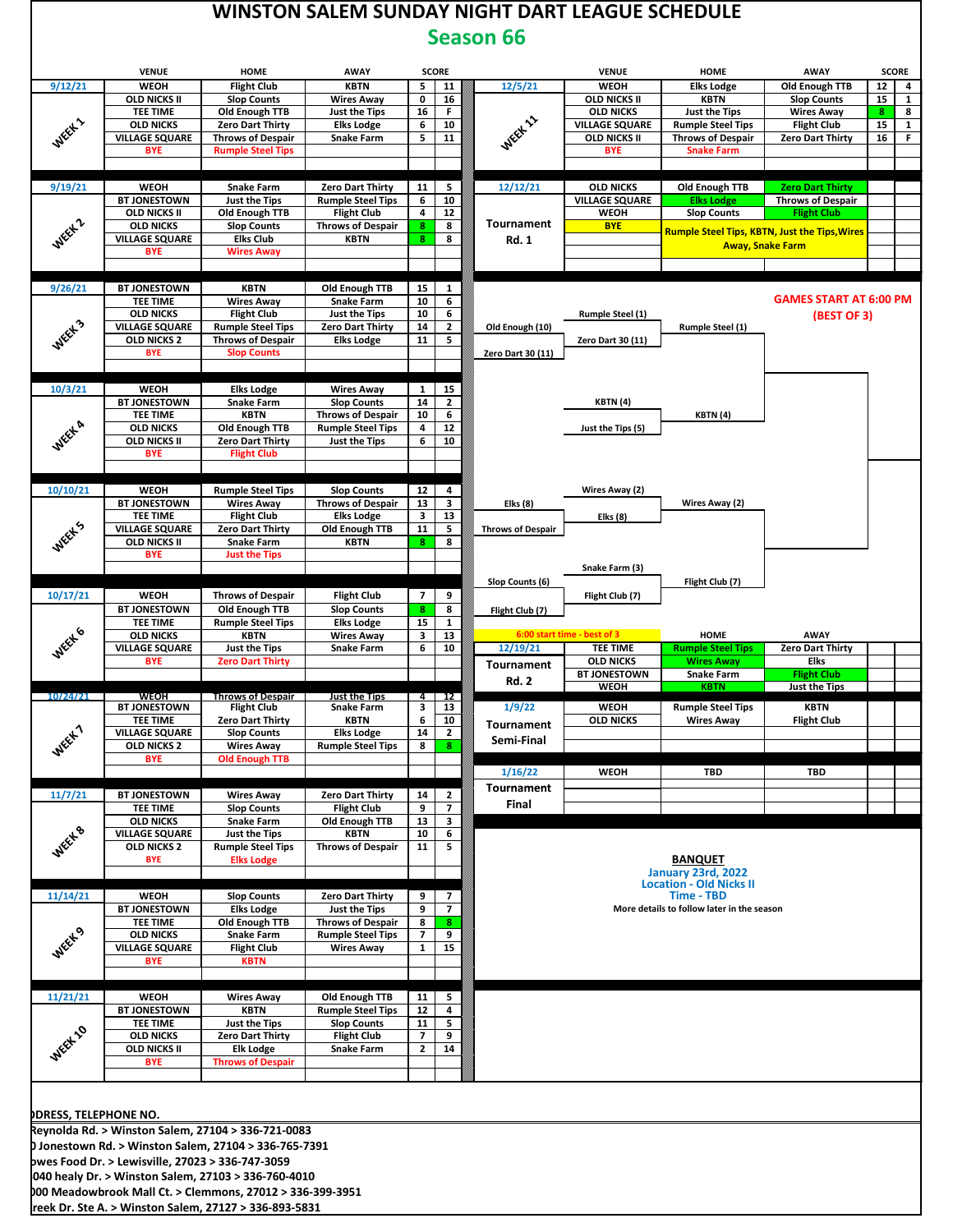## **Winston-Salem Sunday Night Dart League - 66th Season**

| <b>Singles - Women</b> |    |        | <b>All Events - Women</b> |    |   | <b>Quality Points - Women</b> |              |      |         |  |  |
|------------------------|----|--------|---------------------------|----|---|-------------------------------|--------------|------|---------|--|--|
| <b>Name</b>            | W  | Win%   | <b>Name</b>               | W  |   | Win%                          | <b>Name</b>  | Qp's | QP%     |  |  |
| Kristen King           | 10 | 83.33% | Jodi Koment               | 24 | 6 | 80.00%                        | Lora Josev   | 15   | 71.429% |  |  |
| Jodi Koment            |    | 81.25% | Ellen Lee                 | 20 |   | 74.07%                        | Kristen King | 16   | 64.000% |  |  |
| Taryn Leverton         |    | 80.00% | Carol Lavis               | 16 | 6 | 72.73%                        | Carol Lavis  | 14   | 63.636% |  |  |
| Ellen Lee              |    | 70.00% | Taryn Leverton            | 14 |   | 66.67%                        | Jodi Koment  | 19   | 63.333% |  |  |
| Lauren Whitaker        |    | 66.67% | Lora Josev                | 13 |   | 61.90%                        | Ellen Lee    | 14   | 51.852% |  |  |

| <b>Singles - Men</b> | <b>All Events - Men</b> |        |                 | <b>Quality Points - Men</b> |        |                |      |          |
|----------------------|-------------------------|--------|-----------------|-----------------------------|--------|----------------|------|----------|
| Name                 | W                       | Win%   | <b>Name</b>     | w                           | Win%   | <b>Name</b>    | Qp's | QP%      |
| Jason Ayers          | 12                      | 92.31% | Ed Koment       | 25                          | 83.33% | Jason Ayers    | 59   | 210.714% |
| Sean McGlynn         | 16                      | 88.89% | James Shelton   | 29                          | 82.86% | Matt Masten    | 30   | 157.895% |
| James Shelton        | 15                      | 88.24% | Mike Gillette   | 24                          | 82.76% | James Shelton  | 55   | 157.143% |
| Jason Taylor         | 10                      | 83.33% | Jason Ayers     | 23                          | 82.14% | Ed Koment      | 44   | 146.667% |
| Mike Gillette        |                         | 80.00% | Trevor Anderson |                             | 80.95% | Dwayne Cookson | 27   | 135.000% |

|              | <b>Ratings - Women</b> | <b>Special Quality Point Register</b> | <b>Ratings - Men</b> |        |  |
|--------------|------------------------|---------------------------------------|----------------------|--------|--|
| Jodi Koment  | 2.2333                 | High Out - (113) Matt Dellinger       | Jason Ayers          | 3.7500 |  |
| Carol Lavis  | 2.0909                 | Sean McGlynn (9H)                     | James Shelton        | 3.2286 |  |
| Ellen Lee    | 2.0000                 | <b>Scott Glesner (9H)</b>             | Ed Koment            | 3.1333 |  |
| Lora Josey   | 1.9524                 |                                       | Dwayne Cookson       | 2.9500 |  |
| Kristen King | .7600                  |                                       | Matt Masten          | 2.9474 |  |
|              |                        |                                       |                      |        |  |

*QP percentage is calculated # of QP's divided by the number of games played. Rating is calculated by adding Total Wins x 2 plus QPs and dividing by Total Games*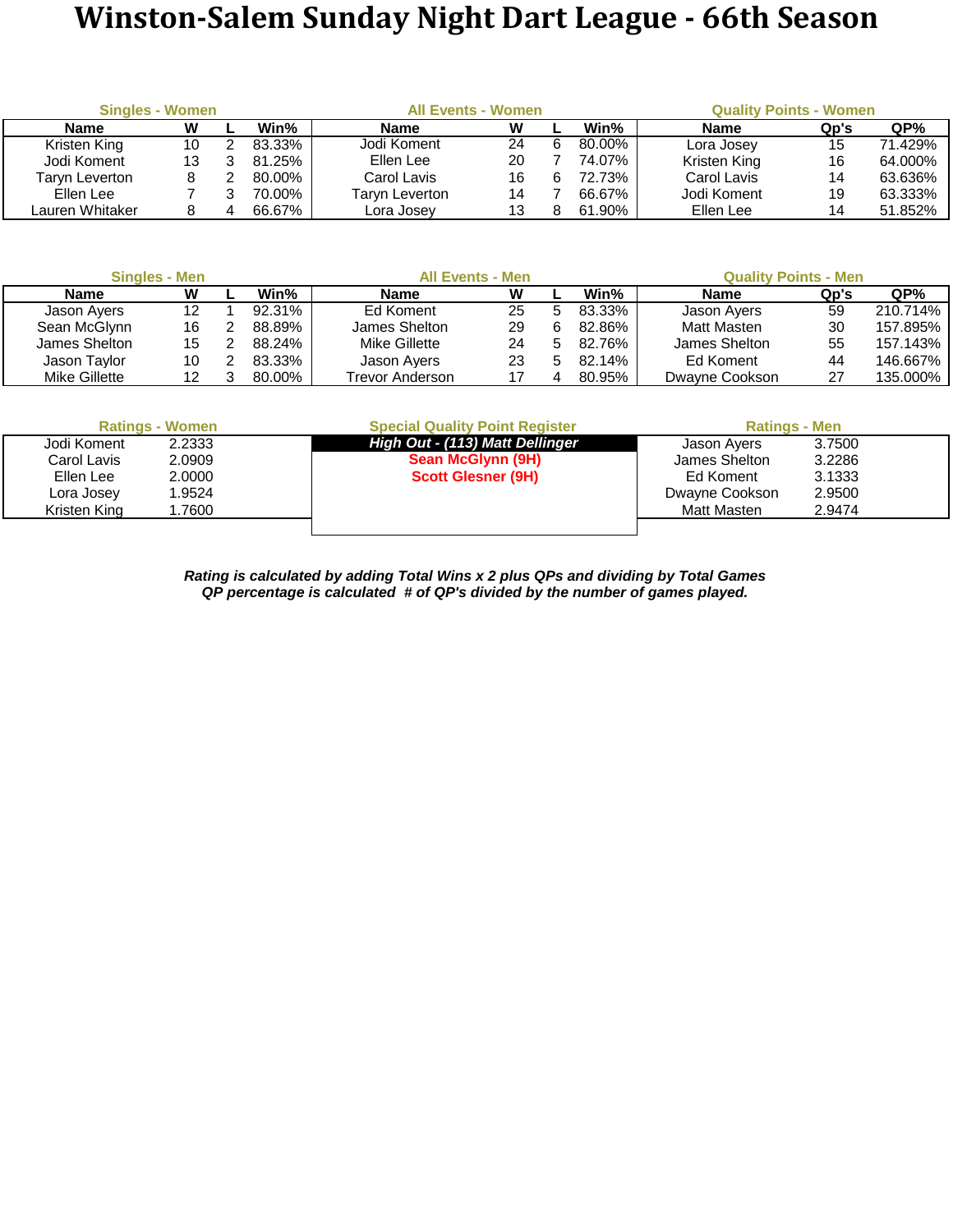|                                                  |                                       | S01                                                            | <b>SC</b>                                                 | D <sub>01</sub>                                       | DC                                                     | Total                                        |                   |                  |                                                  |                                       | S <sub>01</sub>                                       | <b>SC</b>                     |                                  | D <sub>01</sub>                                         |                                   | DC                               | Total                |                     |                      |                  |
|--------------------------------------------------|---------------------------------------|----------------------------------------------------------------|-----------------------------------------------------------|-------------------------------------------------------|--------------------------------------------------------|----------------------------------------------|-------------------|------------------|--------------------------------------------------|---------------------------------------|-------------------------------------------------------|-------------------------------|----------------------------------|---------------------------------------------------------|-----------------------------------|----------------------------------|----------------------|---------------------|----------------------|------------------|
| Teams E-R                                        | tournament                            | W<br>L                                                         | W<br>Г                                                    | W<br>L                                                | W<br>L                                                 | W<br>L                                       | QPs               | Rating           | <b>Teams S-Z</b>                                 | tournament                            | W<br>L                                                | W                             | L                                | W<br>L                                                  | W                                 | L                                | W                    |                     | QPs                  | Rating           |
|                                                  | eligibility                           |                                                                |                                                           |                                                       |                                                        |                                              |                   |                  |                                                  | eligibility                           |                                                       |                               |                                  |                                                         |                                   |                                  |                      |                     |                      |                  |
| <b>ELKS LODGE</b><br><b>Paul Walker</b>          | <b>QUALIFIED</b>                      |                                                                |                                                           |                                                       |                                                        |                                              |                   | 0.7500           | <b>SLOP COUNTS</b><br><b>Matthew Chicoine</b>    | <b>QUALIFIED</b>                      |                                                       | $\mathbf{1}$                  |                                  |                                                         |                                   |                                  |                      |                     | 12                   | 1.0000           |
| Darren Forss                                     | <b>QUALIFIED</b>                      | 0<br>0<br>3<br>6                                               | 4<br>6<br>3                                               | $\overline{c}$<br>2<br>4<br>5                         | $\overline{c}$<br>5<br>5<br>$\overline{c}$             | 11<br>5<br>21<br>13                          | 2<br>39           | 2.3824           | Matt Spooner                                     | <b>QUALIFIED</b>                      | 6<br>5<br>$\mathbf{1}$                                | $\overline{4}$                | 4<br>3                           | 6<br>5<br>1                                             | 3<br>3                            | 2<br>4                           | 6<br>9               | 18<br>17            | 15                   | 1.2692           |
| Mike Turner                                      | <b>QUALIFIED</b>                      | $\overline{2}$<br>4                                            | $\mathbf{1}$<br>4                                         | 3<br>$\overline{1}$                                   | $\overline{2}$<br>$\mathbf 3$                          | 6<br>14                                      | 6                 | 0.9000           | Ed Williams                                      | <b>QUALIFIED</b>                      | 3<br>4                                                | 3                             | $\overline{2}$                   | 3<br>4                                                  | 4                                 | $\pmb{0}$                        | 14                   | 9                   | 20                   | 2.0870           |
| Dave Dickmyre                                    | <b>QUALIFIED</b>                      | 3<br>4                                                         | $\overline{2}$<br>5                                       | 3<br>4                                                | 3<br>3                                                 | 16<br>11                                     | 10                | 1.1852           | <b>Scott Glesner</b>                             | <b>QUALIFIED</b>                      | $\mathbf{1}$<br>5                                     | 3                             | $\overline{7}$                   | $\mathbf{1}$<br>4                                       | 3                                 | $\overline{7}$                   | 8                    | 23                  | 18                   | 1.0968           |
| Rick Funkhousen                                  | <b>INELIGIBLE</b>                     | 0<br>0                                                         | 0<br>$\mathbf 0$                                          | 0<br>1                                                | 0<br>0                                                 | 0<br>$\overline{1}$                          | 0                 | 0.0000           | Pete Miller                                      | <b>QUALIFIED</b>                      | $\overline{4}$<br>$\overline{4}$                      | $\overline{2}$                | 3                                | $\overline{2}$<br>6                                     | $\boldsymbol{2}$                  | $\sqrt{2}$                       | 10                   | 15                  | 15                   | 1.4000           |
| John Perrone                                     | <b>QUALIFIED</b>                      | $\overline{2}$<br>6                                            | $\overline{2}$<br>$\overline{4}$                          | $\mathbf{1}$<br>3                                     | $\mathsf 0$<br>$\overline{c}$                          | 5<br>15                                      | $\overline{7}$    | 0.8500           | Matt Brown                                       | <b>INELIGIBLE</b>                     | 0<br>$\mathbf{1}$                                     | $\mathbf 0$                   | $\mathsf 0$                      | $\mathsf 0$<br>$\mathbf{1}$                             | $\mathbf{1}$                      | $\mathbf{1}$                     | $\overline{1}$       | 3                   | $\mathbf 0$          | 0.5000           |
| Mark Thomas                                      | <b>INELIGIBLE</b>                     | 0<br>$\overline{2}$                                            | 0<br>$\mathbf 0$                                          | 3<br>$\overline{2}$                                   | 0<br>4                                                 | 3<br>8                                       | $\overline{2}$    | 0.7273           | Nicole Messina                                   | <b>QUALIFIED</b>                      | 4                                                     | 5                             | 3                                | $\overline{2}$<br>4                                     | 4                                 | $\overline{4}$                   | 12                   | 15                  | 5                    | 1.0741           |
| Shannon Woodard<br><b>Michelle Forss</b>         | <b>QUALIFIED</b><br><b>QUALIFIED</b>  | 0<br>$\mathbf 0$<br>2<br>6                                     | $\overline{c}$<br>$\mathbf{1}$<br>3<br>$\overline{2}$     | $\overline{2}$<br>$\mathbf{1}$<br>$\overline{2}$<br>1 | $\overline{4}$<br>$\mathbf{1}$<br>3                    | 3<br>8<br>$\overline{7}$<br>13               | 3<br>6            | 0.8182<br>1.0000 | Sub<br>Sub                                       |                                       | 0<br>$\Omega$<br>0<br>$\Omega$                        | 0<br>$\mathbf 0$              | $\mathbf 0$<br>$\mathbf 0$       | 0<br>0<br>0<br>0                                        | 0<br>0                            | 0<br>0                           | $\Omega$<br>$\Omega$ | 0<br>0              |                      |                  |
| Sub                                              |                                       | 0<br>0                                                         | 0<br>0                                                    | 0<br>0                                                | $\mathbf 0$<br>$^{\circ}$                              | 0<br>0                                       |                   |                  | Forfeit                                          |                                       | $\mathbf 0$<br>0                                      | $\mathbf 0$                   | $\mathbf 0$                      | 0<br>0                                                  | $\mathbf 0$                       | 0                                | 0                    | 0                   |                      |                  |
| Sub                                              |                                       | $\mathbf 0$<br>0                                               | $\mathbf 0$<br>0                                          | 0<br>0                                                | 0<br>0                                                 | 0<br>$\mathbf 0$                             |                   |                  | Default                                          |                                       | $\Omega$                                              | 0                             | $\mathbf 0$                      | 0<br>$^{\circ}$                                         | $\mathbf 0$                       | $\Omega$                         | $\Omega$             | $\Omega$            |                      |                  |
| Forfeit                                          |                                       | $\mathsf 0$<br>$\mathbf 0$                                     | $\mathbf 0$<br>$\mathbf 0$                                | $\pmb{0}$<br>$\mathbf 0$                              | $\mathbf 0$<br>$\mathbf 0$                             | $\mathbf 0$<br>0                             |                   |                  | ® first season rookie                            |                                       | 28<br>12                                              | 18                            | 22                               | 10 <sub>1</sub><br>30                                   | 20                                | 20                               | 60                   | 100                 | 85                   | 1.2813           |
| Default                                          |                                       | $\Omega$<br>$\mathbf 0$                                        | $\mathbf 0$<br>0                                          | 0<br>0                                                | $\mathbf 0$<br>$\mathbf 0$                             | 0<br>$\mathbf 0$                             |                   |                  | ®® second season rookie                          |                                       |                                                       |                               |                                  |                                                         |                                   |                                  |                      |                     |                      |                  |
| ® first season rookie                            |                                       | 15<br>25                                                       | 24<br>16                                                  | 16<br>24                                              | 14<br>26                                               | 61<br>99                                     | 75                | 1.2313           |                                                  |                                       |                                                       |                               |                                  |                                                         |                                   |                                  |                      |                     |                      |                  |
| ®® second season rookie                          |                                       |                                                                |                                                           |                                                       |                                                        |                                              |                   |                  | <b>SNAKE FARM</b>                                |                                       |                                                       |                               |                                  |                                                         |                                   |                                  |                      |                     |                      |                  |
|                                                  |                                       |                                                                |                                                           |                                                       |                                                        |                                              |                   |                  | <b>Rob Eastman-Mullins</b>                       | <b>QUALIFIED</b>                      | 2<br>4                                                | 3                             | -1                               | 5<br>2                                                  | 2                                 |                                  | 12                   | 8                   | 17                   | 2.0500           |
| <b>FLIGHT CLUB</b><br><b>Chris Sabolcik</b>      | <b>QUALIFIED</b>                      | 3                                                              | 6<br>4                                                    | 4<br>6                                                | 5<br>4                                                 | 18<br>15                                     | 32                | 2.0606           | Jay Lawson<br>Jim Lavis                          | <b>INELIGIBLE</b><br><b>QUALIFIED</b> | $\overline{4}$<br>0<br>3<br>$\overline{\mathbf{c}}$   | $\mathbf 3$<br>$\overline{2}$ | $\mathbf 0$<br>$\overline{4}$    | $\overline{2}$<br>$\overline{2}$<br>3<br>0              | $\overline{c}$<br>6               | 1<br>$\mathbf{1}$                | 11<br>14             | 3<br>$\overline{7}$ | $\overline{4}$<br>10 | 1.8571<br>1.8095 |
| Dave Sheedy                                      | <b>QUALIFIED</b>                      | 5<br>$\mathbf{1}$                                              | $\mathsf 0$<br>$\overline{7}$                             | $\overline{2}$<br>1                                   | 6<br>$\mathbf{1}$                                      | $\overline{4}$<br>19                         | 0                 | 0.3478           | <b>Trevor Anderson</b>                           | <b>QUALIFIED</b>                      | 5<br>0                                                | 3                             | $\overline{c}$                   | 4<br>$\overline{2}$                                     | 5                                 | 0                                | 17                   | 4                   | 13                   | 2.2381           |
| <b>Scott Barrett</b>                             | <b>QUALIFIED</b>                      | 3<br>5                                                         | $\overline{\mathbf{c}}$<br>$\overline{4}$                 | $\overline{2}$<br>6                                   | $\overline{2}$<br>5                                    | 11<br>18                                     | 11                | 1.1379           | <b>Matt Dellinger</b>                            | <b>QUALIFIED</b>                      | 6<br>$\mathbf{1}$                                     | 4                             | 3                                | 3<br>4                                                  | 6                                 | $\overline{2}$                   | 19                   | 10                  | 35                   | 2.5172           |
| <b>Thierry Amar</b>                              | <b>QUALIFIED</b>                      | $\overline{2}$<br>4                                            | $\overline{2}$<br>5                                       | 1<br>3                                                | 4<br>4                                                 | 16<br>9                                      | 4                 | 0.8800           | Kevin Frazier                                    | <b>INELIGIBLE</b>                     | $\mathbf{1}$<br>0                                     | 0                             | $\mathbf{1}$                     | $\mathbf{1}$<br>0                                       | 0                                 | 1                                | 0                    | 4                   | 0                    | 0.0000           |
| <b>Emily Satterfield</b>                         | <b>QUALIFIED</b>                      | $\overline{2}$<br>$\overline{7}$                               | $\pmb{0}$<br>$\overline{4}$                               | 3<br>5                                                | $\mathsf 0$<br>3                                       | 5<br>19                                      | 0                 | 0.4167           | Ryan McCollum                                    | <b>QUALIFIED</b>                      | $\overline{2}$<br>4                                   | 3                             | $\mathbf 3$                      | 5<br>$\overline{2}$                                     | $\overline{4}$                    | $\overline{c}$                   | 16                   | 9                   | 25                   | 2.2800           |
| Lin Moore                                        | <b>QUALIFIED</b>                      | $\overline{2}$<br>5                                            | $\overline{2}$<br>$\overline{4}$                          | $\overline{2}$<br>5                                   | 4<br>$\overline{2}$                                    | 13<br>13                                     | 10                | 1.3846           | Carol Lavis                                      | <b>QUALIFIED</b>                      | 3<br>2                                                | $\overline{4}$                | 3                                | 3<br>$\overline{1}$                                     | 6                                 | $\mathbf 0$                      | 16                   | 6                   | 14                   | 2.0909           |
| Sub                                              |                                       | $\mathbf 0$<br>0<br>$\Omega$                                   | 0<br>$\mathbf 0$                                          | $\mathbf 0$<br>0                                      | 0<br>0                                                 | 0<br>0                                       |                   |                  | Brooke (Sub)                                     |                                       | 0<br>0                                                | $\mathbf 0$                   | $\mathbf 0$                      | $\mathbf 0$                                             |                                   | 0                                | 2                    | 0                   |                      |                  |
| Sub<br>Forfeit                                   |                                       | 0<br>$\mathbf 0$<br>$\mathbf 0$                                | $\mathbf 0$<br>$\mathbf 0$<br>$\mathbf 0$<br>0            | 0<br>0<br>0<br>0                                      | 0<br>0<br>0<br>0                                       | 0<br>0<br>0<br>0                             |                   |                  | Sub<br>Forfeit                                   |                                       | 0<br>0<br>0<br>$\mathbf{1}$                           | 0<br>$\mathbf 0$              | $\mathbf 0$<br>$\overline{1}$    | 0<br>0<br>0<br>0                                        | 0<br>0                            | 0<br>0                           | 0<br>$\mathbf 0$     | 0<br>$\overline{c}$ |                      |                  |
| Default                                          |                                       | $\Omega$<br>$^{\circ}$                                         | 0<br>0                                                    | 0<br>0                                                | $^{\circ}$<br>$^{\circ}$                               | 0<br>0                                       |                   |                  | Default                                          |                                       | 0                                                     | 0                             | $\mathbf 0$                      | 0<br>$^{\circ}$                                         | $\mathbf 0$                       | 0                                | 0                    | 0                   |                      |                  |
| ® first season rookie                            |                                       | 16<br>24                                                       | 14<br>26                                                  | 26<br>14                                              | 16<br>24                                               | 60<br>100                                    | 57                | 1.1063           | ® first season rookie                            |                                       | 27<br>13                                              | 22                            | 18                               | 26<br>14                                                | 32                                | 8                                | 107                  | 53                  | 118                  | 2.0750           |
| ®® second season rookie                          |                                       |                                                                |                                                           |                                                       |                                                        |                                              |                   |                  | ®® second season rookie                          |                                       |                                                       |                               |                                  |                                                         |                                   |                                  |                      |                     |                      |                  |
|                                                  |                                       |                                                                |                                                           |                                                       |                                                        |                                              |                   |                  |                                                  |                                       |                                                       |                               |                                  |                                                         |                                   |                                  |                      |                     |                      |                  |
| <b>JUST THE TIPS</b>                             |                                       |                                                                |                                                           |                                                       |                                                        |                                              |                   |                  | <b>THROWS OF DESPAIR</b>                         |                                       |                                                       |                               |                                  |                                                         |                                   |                                  |                      |                     |                      |                  |
| <b>Evan McMillan</b>                             | <b>QUALIFIED</b><br><b>QUALIFIED</b>  | 4<br>-1                                                        | $\overline{\mathbf{c}}$<br>$\overline{2}$                 | 3<br>$\overline{\mathbf{c}}$                          | 3                                                      | 9<br>9                                       | 5                 | 1.2778           | <b>Norman Hill</b>                               | <b>QUALIFIED</b>                      | $\overline{2}$<br>3                                   | $\overline{2}$                | 5                                | 5<br>3                                                  | 0                                 | 4                                | $\overline{7}$       | 17                  | 5                    | 0.7917           |
| Sean McGlynn<br>Landon Gentle                    | <b>QUALIFIED</b>                      | $\overline{7}$<br>$\overline{2}$<br>5                          | 9<br>$\mathbf 0$<br>3                                     | 6<br>3<br>4<br>$\overline{2}$                         | 4<br>4<br>5<br>1                                       | 26<br>9<br>12<br>11                          | 39<br>5           | 2.6000<br>1.2609 | <b>Bill Leverton</b><br>Steven McDowall          | <b>QUALIFIED</b><br><b>QUALIFIED</b>  | 3<br>$\mathbf{1}$<br>$\overline{2}$<br>$\overline{4}$ | 4<br>0                        | $\overline{2}$<br>8              | 3<br>$\overline{c}$<br>$\overline{2}$<br>$\mathbf{1}$   | $\overline{c}$<br>0               | $\overline{4}$<br>6              | 11<br>4              | 10<br>19            | 17<br>$\overline{4}$ | 1.8571<br>0.5217 |
| <b>Brad Puilley</b>                              | <b>INELIGIBLE</b>                     | $\mathbf{1}$<br>0<br>$\mathbf{1}$                              | $\overline{2}$<br>$\mathbf 0$<br>$\mathbf{1}$             | $\mathbf 0$<br>0                                      | $\mathbf{1}$<br>0                                      | $\overline{c}$<br>$\mathbf{1}$               | $\boldsymbol{2}$  | 2.0000           | Leon Corpening                                   | <b>QUALIFIED</b>                      | 5<br>4                                                | $\mathbf 3$                   | 5                                | 5<br>4                                                  | $\mathbf{1}$                      | $\overline{7}$                   | 13                   | 21                  | 18                   | 1.2941           |
| Jared Baird                                      | <b>QUALIFIED</b>                      | 5<br>1                                                         | 6<br>$\mathbf 0$                                          | $\overline{2}$<br>3                                   | 3<br>3                                                 | 13<br>10                                     | 11                | 1.6087           | <b>Taryn Leverton</b>                            | <b>QUALIFIED</b>                      | $\sqrt{2}$<br>6                                       | $\overline{2}$                | $\mathsf 0$                      | 3<br>$\overline{2}$                                     | 3                                 | 3                                | 14                   | $\overline{7}$      | -1                   | 1.3810           |
| Tommy Tham                                       | <b>QUALIFIED</b>                      | $\mathbf{1}$<br>4                                              | $\overline{c}$<br>5                                       | 3<br>4                                                | $\mathbf{1}$<br>5                                      | 10<br>15                                     | 3                 | 0.9200           | Laura Bason                                      | <b>QUALIFIED</b>                      | $\overline{2}$<br>$\overline{2}$                      | $\mathbf{1}$                  | $\overline{4}$                   | 3<br>3                                                  | $\overline{2}$                    | 4                                | 8                    | 13                  | 8                    | 1.1429           |
| Kim Sesock                                       | <b>QUALIFIED</b>                      | $\mathsf 0$<br>4                                               | $\mathbf{1}$<br>3                                         | $\overline{2}$<br>$\overline{2}$                      | 4                                                      | 13<br>4                                      | 6                 | 0.8235           | Sub                                              |                                       | $\mathbf 0$<br>$\Omega$                               | $\mathbf 0$                   | $\mathbf 0$                      | $\mathbf 0$<br>$\Omega$                                 | $\mathbf 0$                       | 0                                | $\Omega$             | 0                   |                      |                  |
| Sub                                              |                                       | $\Omega$<br>$\mathbf 0$                                        | $\mathbf 0$<br>$^{\circ}$                                 | $\Omega$<br>0                                         | $\mathbf 0$<br>$\mathbf 0$                             | $\Omega$<br>0                                |                   |                  | Sub                                              |                                       | 0<br>$\Omega$                                         | $\mathbf 0$                   | $\mathbf 0$                      | 0<br>0                                                  | 0                                 | 0                                | $\Omega$             | 0                   |                      |                  |
| Sub                                              |                                       | 0<br>0                                                         | 0<br>0                                                    | 0<br>0                                                | 0<br>0                                                 | 0<br>0                                       |                   |                  | Forfeit                                          |                                       | 0<br>0                                                | $\mathbf 0$                   | $\mathbf 0$                      | 0<br>0                                                  | 0                                 | 0                                | 0                    | 0                   |                      |                  |
| Forfeit<br>Default                               |                                       | $\Omega$<br>$\overline{4}$<br>$\Omega$                         | $\mathbf 0$<br>$\overline{4}$<br>0<br>0                   | 0<br>4<br>$\mathbf 0$<br>0                            | $^{\circ}$<br>$\overline{4}$<br>$\Omega$<br>$^{\circ}$ | 16<br>0<br>$\mathbf 0$<br>0                  |                   |                  | Default<br>® first season rookie                 |                                       | $\Omega$<br>23<br>17                                  | $\boldsymbol{\Delta}$<br>16   | $\Omega$<br>$\overline{4}$<br>24 | $\Omega$<br>22<br>18                                    | $\overline{4}$<br>12 <sub>2</sub> | $\Omega$<br>28                   | 16<br>73             | $\Omega$<br>87      | 53                   | 1.2438           |
| ® first season rookie                            |                                       | 18<br>22                                                       | 26<br>14                                                  | 20<br>20                                              | 28<br>12                                               | 76<br>84                                     | 71                | 1.3938           | ®® second season rookie                          |                                       |                                                       |                               |                                  |                                                         |                                   |                                  |                      |                     |                      |                  |
| ®® second season rookie                          |                                       |                                                                |                                                           |                                                       |                                                        |                                              |                   |                  |                                                  |                                       |                                                       |                               |                                  |                                                         |                                   |                                  |                      |                     |                      |                  |
|                                                  |                                       |                                                                |                                                           |                                                       |                                                        |                                              |                   |                  | <b>WIRES AWAY</b>                                |                                       |                                                       |                               |                                  |                                                         |                                   |                                  |                      |                     |                      |                  |
| <b>OLD ENOUGH TO THROW BETTER</b>                |                                       |                                                                |                                                           |                                                       |                                                        |                                              |                   |                  | <b>Ellen Lee</b>                                 | <b>QUALIFIED</b>                      | 5                                                     | $\overline{2}$                | 2                                | 6<br>3                                                  | 7                                 |                                  | 20                   | $\overline{7}$      | 14                   | 2.0000           |
|                                                  |                                       |                                                                |                                                           |                                                       |                                                        |                                              |                   |                  |                                                  |                                       |                                                       |                               |                                  |                                                         |                                   |                                  |                      |                     |                      |                  |
| <b>Jay Short</b>                                 | <b>QUALIFIED</b>                      | 3                                                              | 4<br>4                                                    | 4<br>4                                                | 6                                                      | 12<br>15                                     | 14                | 1.4074           | Jodi Koment                                      | <b>QUALIFIED</b>                      | $\overline{2}$<br>5                                   | 8                             | $\mathbf{1}$                     | 3<br>$\overline{2}$                                     | 8                                 | $\mathbf{1}$                     | 24                   | 6                   | 19                   | 2.2333           |
| Lee Allen                                        | <b>QUALIFIED</b>                      | 5<br>$\mathbf{1}$                                              | 3<br>5                                                    | 3<br>5                                                | 3<br>5                                                 | 10<br>20                                     | 11                | 1.0333           | Ed Koment                                        | <b>QUALIFIED</b>                      | 4<br>4                                                | 8                             | 0                                | 6<br>$\mathbf{1}$                                       | $\overline{7}$                    | 0                                | 25                   | 5                   | 44                   | 3.1333           |
| Lauren Whitaker                                  | <b>QUALIFIED</b>                      | 3<br>$\overline{2}$                                            | 5<br>$\overline{c}$                                       | $\overline{2}$<br>0                                   | 6<br>$\mathbf{1}$                                      | 9<br>12                                      | 3                 | 1.0000           | <b>Mike Gillette</b>                             | <b>QUALIFIED</b>                      | 3<br>4                                                | 8                             | $\mathsf 0$                      | 7<br>$\mathbf{1}$                                       | 5                                 | $\mathbf{1}$                     | 24                   | 5                   | 31                   | 2.7241           |
| Mary Wayne-Thomas<br>Deb Dietrich                | <b>QUALIFIED</b><br><b>QUALIFIED</b>  | 5<br>$\mathbf{1}$<br>$\mathbf{1}$<br>4                         | $\mathsf 0$<br>$\overline{4}$<br>$\overline{c}$           | $\overline{2}$<br>0<br>0<br>6                         | 3<br>1<br>0<br>3                                       | $\overline{2}$<br>14<br>$\overline{1}$<br>15 | 6<br>$\mathbf{1}$ | 0.6250<br>0.1875 | Anthony Smith<br>John Mitchell                   | <b>QUALIFIED</b><br><b>QUALIFIED</b>  | 3<br>4<br>$\overline{2}$<br>3                         | 5<br>$\overline{2}$           | $\overline{2}$<br>$\overline{2}$ | $\overline{2}$<br>3<br>5<br>$\overline{1}$              | 5<br>$\overline{4}$               | 1<br>0                           | 17<br>13             | 8<br>6              | 28<br>6              | 2.4800<br>1.6842 |
| Bonny McNalley                                   | <b>QUALIFIED</b>                      | 5<br>1                                                         | 0<br>$\overline{2}$<br>$\mathbf{1}$                       | 3<br>3                                                | 0<br>3                                                 | 5<br>13                                      | $\mathbf{1}$      | 0.6111           | Sub                                              |                                       | 0<br>0                                                | $^{\circ}$                    | 0                                | 0<br>0                                                  | 0                                 | 0                                | 0                    | 0                   |                      |                  |
| Sub                                              |                                       | 0<br>$\mathbf 0$                                               | $\mathbf 0$<br>0                                          | $\mathbf 0$<br>$\Omega$                               | $\mathbf 0$<br>0                                       | 0<br>$\mathbf 0$                             |                   |                  | Sub                                              |                                       | $\mathbf 0$<br>0                                      | $\mathbf 0$                   | $\mathbf 0$                      | $\mathbf 0$<br>$\mathbf 0$                              | 0                                 | 0                                | $\mathbf 0$          | 0                   |                      |                  |
| Sub                                              |                                       | 0<br>$\Omega$                                                  | $\mathbf 0$<br>0                                          | 0<br>0                                                | 0<br>0                                                 | 0<br>0                                       |                   |                  | Forfeit                                          |                                       | 0<br>0                                                | 0                             | $\mathbf 0$                      | 0<br>0                                                  | 0                                 | 0                                | 0                    | 0                   |                      |                  |
| Forfeit                                          |                                       | 0<br>$\mathbf 0$                                               | 0<br>$\mathbf 0$                                          | $\mathbf 0$<br>0                                      | 0<br>0                                                 | 0<br>0                                       |                   |                  | Default                                          |                                       | $\Omega$<br>$\Omega$                                  | 0                             | $\Omega$                         | $\Omega$<br>$\mathbf 0$                                 | $\Omega$                          | 0                                | $\Omega$             | $\Omega$            |                      |                  |
| Default                                          |                                       | 0                                                              | $\overline{4}$<br>0                                       | 0<br>$\overline{4}$                                   | $\overline{4}$<br>$^{\circ}$                           | 16<br>0                                      |                   |                  | ® first season rookie                            |                                       | 24<br>16                                              | 33                            | 7                                | 30<br>10                                                | 36                                | 4                                | 123                  | 37                  | 142                  | 2.4250           |
| ® first season rookie<br>®® second season rookie |                                       | 14<br>22                                                       | 17<br>19                                                  | 14<br>22                                              | $10-1$<br>26                                           | 55<br>89                                     | 36                | 1.0139           | ®® second season rookie                          |                                       |                                                       |                               |                                  |                                                         |                                   |                                  |                      |                     |                      |                  |
|                                                  |                                       |                                                                |                                                           |                                                       |                                                        |                                              |                   |                  | <b>ZERO DART THIRTY</b>                          |                                       |                                                       |                               |                                  |                                                         |                                   |                                  |                      |                     |                      |                  |
| <b>KBTN</b>                                      |                                       |                                                                |                                                           |                                                       |                                                        |                                              |                   |                  | <b>Richard Jones</b>                             | <b>INELIGIBLE</b>                     | 0<br>0                                                | 0                             | 0                                | 0<br>0                                                  | 0                                 | 0                                | 0                    | 0                   | 0                    | #DIV/0!          |
| <b>Jason Ayers</b>                               | <b>QUALIFIED</b>                      | 5<br>0                                                         |                                                           | 6<br>2                                                | 5<br>2                                                 | 23<br>5                                      | 59                | 3.7500           | Andre Carter                                     | <b>QUALIFIED</b>                      | 5<br>3                                                | $\overline{2}$                | 6                                | 3<br>5                                                  | 6                                 | 3                                | 14                   | 19                  | 29                   | 1.7273           |
| James Shelton                                    | <b>QUALIFIED</b>                      | 8<br>$\mathbf 0$                                               | $\overline{7}$<br>$\overline{2}$                          | $\overline{7}$<br>$\overline{2}$                      | $\overline{7}$<br>$\overline{2}$                       | 29<br>6                                      | 55                | 3.2286           | <b>Brandon Jeffs</b>                             | <b>QUALIFIED</b>                      | 5<br>4                                                | $\mathbf{1}$                  | 8                                | 3<br>5                                                  | $\mathbf{1}$                      | 8                                | 9                    | 26                  | 46                   | 1.8286           |
| Jaime Shelton                                    | <b>QUALIFIED</b>                      | 6<br>$\mathbf{A}$                                              | $5\overline{5}$<br>$\overline{a}$                         | $\mathbf{A}$<br>$\mathbf{A}$                          | 6<br>3 <sup>1</sup>                                    | 19<br>17                                     | 13                | 1.4167           | Robert May                                       | <b>INELIGIBLE</b>                     | $\overline{2}$<br>$\overline{1}$                      | $\overline{2}$                | $\overline{2}$                   | $\Omega$<br>$\mathcal{R}$                               | $\overline{2}$                    | $\Omega$                         | 6                    | $\epsilon$          | 3                    | 1.2500           |
| Don White<br>Daniel Anderson                     | <b>INELIGIBLE</b><br><b>QUALIFIED</b> | $\overline{c}$<br>0                                            | $\mathbf 0$<br>$\overline{2}$                             | 0<br>1                                                | $\overline{2}$<br>$\mathbf{1}$                         | $\sqrt{2}$<br>6                              | $\overline{c}$    | 0.7500           | Chris Moonen<br>Rachel Moonen                    | <b>QUALIFIED</b><br><b>QUALIFIED</b>  | 3<br>3<br>$\mathbf{1}$                                | $\mathbf 0$                   | $\overline{7}$                   | 5<br>1                                                  | $\mathsf 0$                       | $\overline{7}$                   | 4<br>10              | 22                  | 3<br>11              | 0.4231           |
| <b>Brooke Simpson</b>                            | <b>QUALIFIED</b>                      | 3<br>5<br>5<br>1                                               | $\sqrt{5}$<br>$\sqrt{5}$<br>$\mathbf 0$<br>$\overline{1}$ | 5<br>3<br>3<br>$\overline{2}$                         | 3<br>$\overline{4}$<br>$\overline{4}$<br>$\mathbf{1}$  | 19<br>14<br>12<br>5                          | 24<br>$\mathbf 0$ | 1.8788<br>0.5882 | Kristen King                                     | <b>QUALIFIED</b>                      | 3<br>$\overline{7}$<br>$\overline{2}$                 | 3<br>3                        | 5<br>$\overline{0}$              | $\overline{7}$<br>$\overline{2}$<br>3<br>$\overline{2}$ | $\overline{2}$<br>$\mathbf{1}$    | $\overline{2}$<br>$\overline{7}$ | 14                   | 15<br>11            | 16                   | 1.2400<br>1.7600 |
| Sub                                              |                                       | 0<br>0                                                         | $\mathbf 0$<br>$\mathbf 0$                                | 0<br>0                                                | 0<br>0                                                 | 0<br>0                                       |                   |                  | Steph (Sub)                                      |                                       | 0                                                     | 0                             | $\mathbf{1}$                     | 0                                                       | $\mathbf 0$                       |                                  |                      | 3                   |                      |                  |
| Sub                                              |                                       | 0<br>0                                                         | 0<br>0                                                    | 0<br>0                                                | 0<br>0                                                 | 0<br>0                                       |                   |                  | Sub                                              |                                       | 0<br>0                                                | $\mathbf{0}$                  | 0                                | 0<br>0                                                  | 0                                 | 0                                | 0                    | 0                   |                      |                  |
| Forfeit                                          |                                       | 1<br>0                                                         | $\mathbf{1}$<br>0                                         | 0<br>0                                                | 0<br>0                                                 | $\overline{c}$<br>0                          |                   |                  | Forfeit                                          |                                       | 0<br>4                                                | 0                             | 4                                | 0<br>4                                                  | 0                                 | 4                                | 0                    | 16                  |                      |                  |
| Default                                          |                                       | 0<br>$\Omega$                                                  | $\mathbf 0$<br>0                                          | 0<br>$\mathbf{1}$                                     | 0<br>0                                                 | 0<br>$\overline{1}$                          |                   |                  | Default                                          |                                       | $\Omega$<br>0                                         | 0                             | $\mathbf 0$                      | 0<br>$\mathbf 0$                                        | 0                                 | 0                                | 0                    | 0                   |                      |                  |
| ® first season rookie<br>®® second season rookie |                                       | 24 16                                                          | 25 15                                                     | $26 \t14$                                             | 24 16                                                  | 99<br>$-61$                                  | 153               | 2.1938           | ® first season rookie<br>®® second season rookie |                                       | 23 21                                                 | $11 \quad 33$                 |                                  | $12 \quad 32$                                           |                                   | $12 \quad 32$                    | 58                   | 118                 | 108                  | 1.2727           |
|                                                  |                                       |                                                                |                                                           |                                                       |                                                        |                                              |                   |                  |                                                  |                                       |                                                       |                               |                                  |                                                         |                                   |                                  |                      |                     |                      |                  |
| <b>RUMPLE STEEL TIPS</b>                         |                                       |                                                                |                                                           |                                                       |                                                        |                                              |                   |                  |                                                  |                                       |                                                       |                               |                                  |                                                         |                                   |                                  |                      |                     |                      |                  |
| <b>Jason Taylor</b>                              | <b>QUALIFIED</b>                      | 5<br>0                                                         | 5<br>2                                                    | 2<br>4                                                | 5                                                      | 17<br>7                                      | 20                | 2.2500           |                                                  |                                       |                                                       |                               |                                  |                                                         |                                   |                                  |                      |                     |                      |                  |
| Dwayne Cookson                                   | <b>QUALIFIED</b>                      | $\mathbf 0$<br>6                                               | 3<br>3                                                    | 3<br>$\mathbf 0$                                      | 4<br>$\mathbf{1}$                                      | 16<br>$\overline{4}$                         | 27                | 2.9500           |                                                  |                                       |                                                       |                               |                                  |                                                         |                                   |                                  |                      |                     |                      |                  |
| Eric Hale                                        | <b>QUALIFIED</b>                      | $\mathbf{1}$<br>5                                              | $\overline{2}$<br>$\overline{4}$                          | $\mathbf{1}$<br>6                                     | 5<br>$\mathbf{1}$                                      | 5<br>20                                      | 18                | 2.3200           |                                                  |                                       |                                                       |                               |                                  |                                                         |                                   |                                  |                      |                     |                      |                  |
| <b>Chris Hutchins</b>                            | <b>QUALIFIED</b>                      | $\overline{2}$<br>$\overline{2}$                               | $\overline{2}$<br>3                                       | 5<br>$\overline{a}$                                   | $\mathbf{1}$<br>$\mathbf{1}$                           | 8<br>10                                      | 9                 | 1.6111           |                                                  |                                       |                                                       |                               |                                  |                                                         |                                   |                                  |                      |                     |                      |                  |
| Craig Elder<br>Wayne Frank                       | <b>INELIGIBLE</b><br><b>QUALIFIED</b> | $\mathbf{1}$<br>$\mathbf{0}$<br>$\overline{2}$<br>$\mathbf{1}$ | 0<br>$\mathbf{1}$<br>3<br>$\overline{2}$                  | 0<br>1<br>4<br>$\mathbf{1}$                           | 0<br>$\mathbf{1}$<br>$\overline{4}$<br>$\mathbf{1}$    | 0<br>4<br>12<br>6                            | 11<br>13          | 4.7500<br>2.0556 |                                                  |                                       |                                                       |                               |                                  |                                                         |                                   |                                  |                      |                     |                      |                  |
| Matt Masten                                      | <b>QUALIFIED</b>                      | $\overline{a}$<br>$\overline{2}$                               | $\mathbf{3}$<br>$\overline{1}$                            | $\overline{2}$<br>3                                   | 5<br>$\mathbf{1}$                                      | 13<br>6                                      | 30                | 2.9474           |                                                  |                                       |                                                       |                               |                                  |                                                         |                                   |                                  |                      |                     |                      |                  |
| Teresa Cookson                                   | <b>QUALIFIED</b>                      | $\overline{2}$<br>$\mathbf{1}$                                 | $\mathbf{1}$<br>$\mathbf 0$                               | $\overline{a}$<br>$\mathbf{1}$                        | $\overline{2}$<br>$\overline{2}$                       | 5<br>6                                       | 3                 | 1.1818           |                                                  |                                       |                                                       |                               |                                  |                                                         |                                   |                                  |                      |                     |                      |                  |
| Lora Josey                                       | <b>QUALIFIED</b>                      | $\overline{2}$<br>6                                            | 3<br>$\overline{2}$                                       | 3<br>$\mathbf 0$                                      | 5<br>$\mathbf{0}$                                      | 13<br>8                                      | 15                | 1.9524           |                                                  |                                       |                                                       |                               |                                  |                                                         |                                   |                                  |                      |                     |                      |                  |
| Sub                                              |                                       | 0<br>0                                                         | 0<br>0                                                    | 0<br>0                                                | 0<br>0                                                 | 0<br>0                                       |                   |                  |                                                  |                                       |                                                       |                               |                                  |                                                         |                                   |                                  |                      |                     |                      |                  |
| Sub                                              |                                       | 0<br>0<br>0                                                    | $\mathbf 0$<br>$\mathbf 0$                                | 0<br>0<br>0                                           | 0<br>0<br>0<br>0                                       | 0<br>0                                       |                   |                  |                                                  |                                       |                                                       |                               |                                  |                                                         |                                   |                                  |                      |                     |                      |                  |
| Forfeit<br>Default                               |                                       | 0<br>$\Omega$<br>$\Omega$                                      | 0<br>0<br>$\mathbf 0$<br>$\mathbf 0$                      | $\mathsf 0$<br>0<br>0                                 | $^{\circ}$<br>0                                        | 0<br>0<br>$\Omega$<br>0                      |                   |                  |                                                  |                                       |                                                       |                               |                                  |                                                         |                                   |                                  |                      |                     |                      |                  |
| ® first season rookie<br>®® second season rookie |                                       | 25 <sub>1</sub><br>15                                          | $25 \t 15$                                                | 28 12                                                 | 32 <sub>1</sub><br>8                                   | 110<br>50                                    | 146               | 2.2875           |                                                  |                                       |                                                       |                               |                                  |                                                         |                                   |                                  |                      |                     |                      |                  |